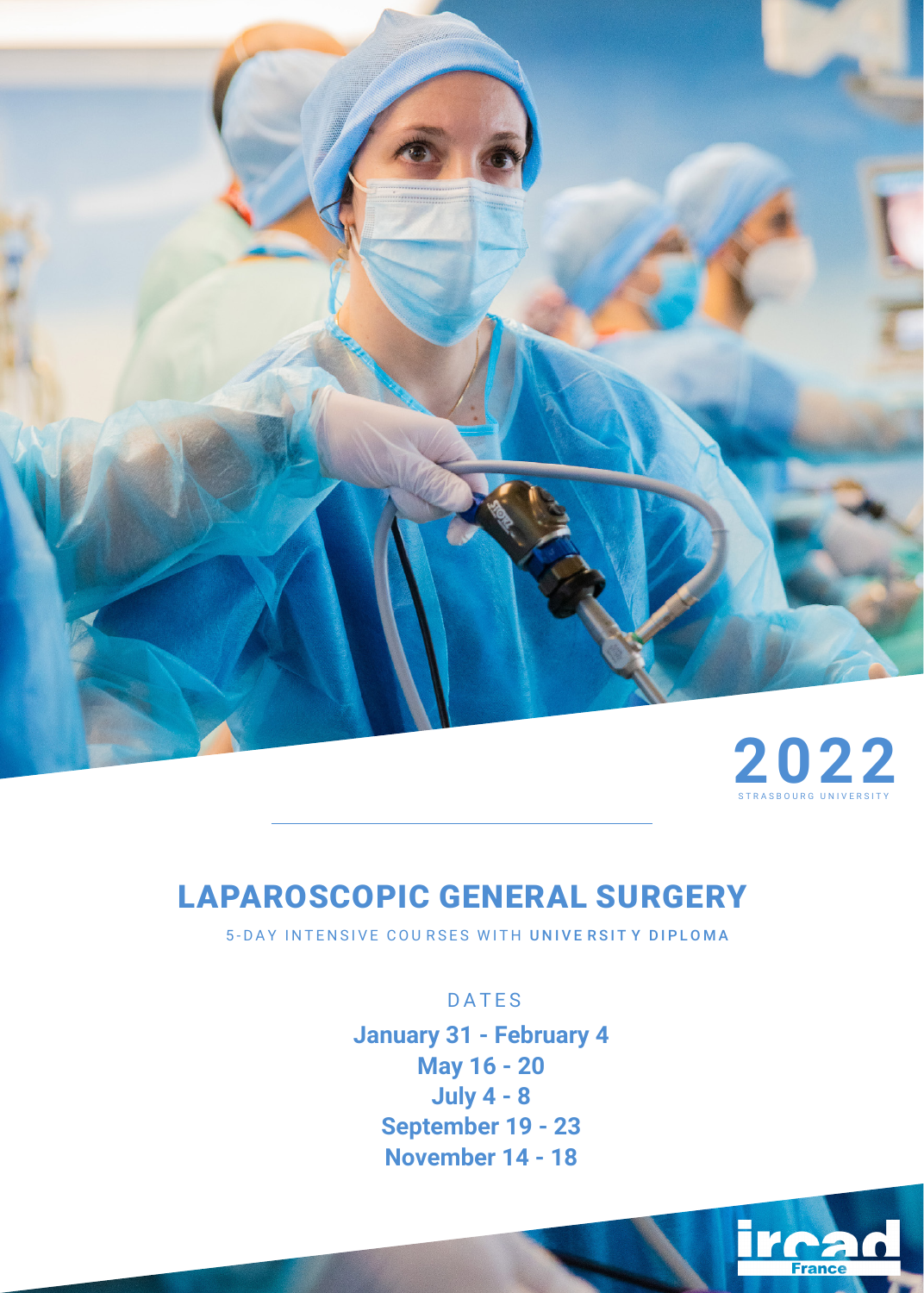# MONDAY

LAPAROSCOPIC GENERAL SURGERY

# 8:45 am • REGISTRATION AND WELCOMING OF PARTICIPANTS

## 9:00 am o DIDACTIC SESSION

Laparoscopic Equipment

- > Organization and laparoscopes, cameras, insufflators...
- > New imaging modalities
- > Instruments
- > Surgical energy: principles and devices for electrosurgery and modern tissue fusion

#### Basic principles of laparoscopic surgery

- > Operating room set-up
- > Review of the techniques of access to the peritoneal cavity
- > Trocars characteristics, risks, safe manipulation and positioning
- > Suturing, sewing, knot tying, stapling

#### Laparoscopy for abdominal emergencies

- > Laparoscopy in peritonitis
- > Acute appendicitis
- > Perforated peptic ulcer
- > Acute colonic diverticulitis

# 1:00 pm o LUNCH AT THE INSTITUTE

# 2:00 pm o HANDS-ON SESSION ON LIVE TISSUE (MINI-PIGS)

- Objectives: Basic principles and techniques
- > Accesses, insufflation, positioning of trocars
- > Exposure dissection stitching, tissue approximation, knot tying and stapling

#### Training procedures

- > Small bowel resection and anastomoses
- > Gastrojejunostomy
- > Cholecystectomy
- $6:30$  pm  $\circ$  END OF SESSION EVENING FREE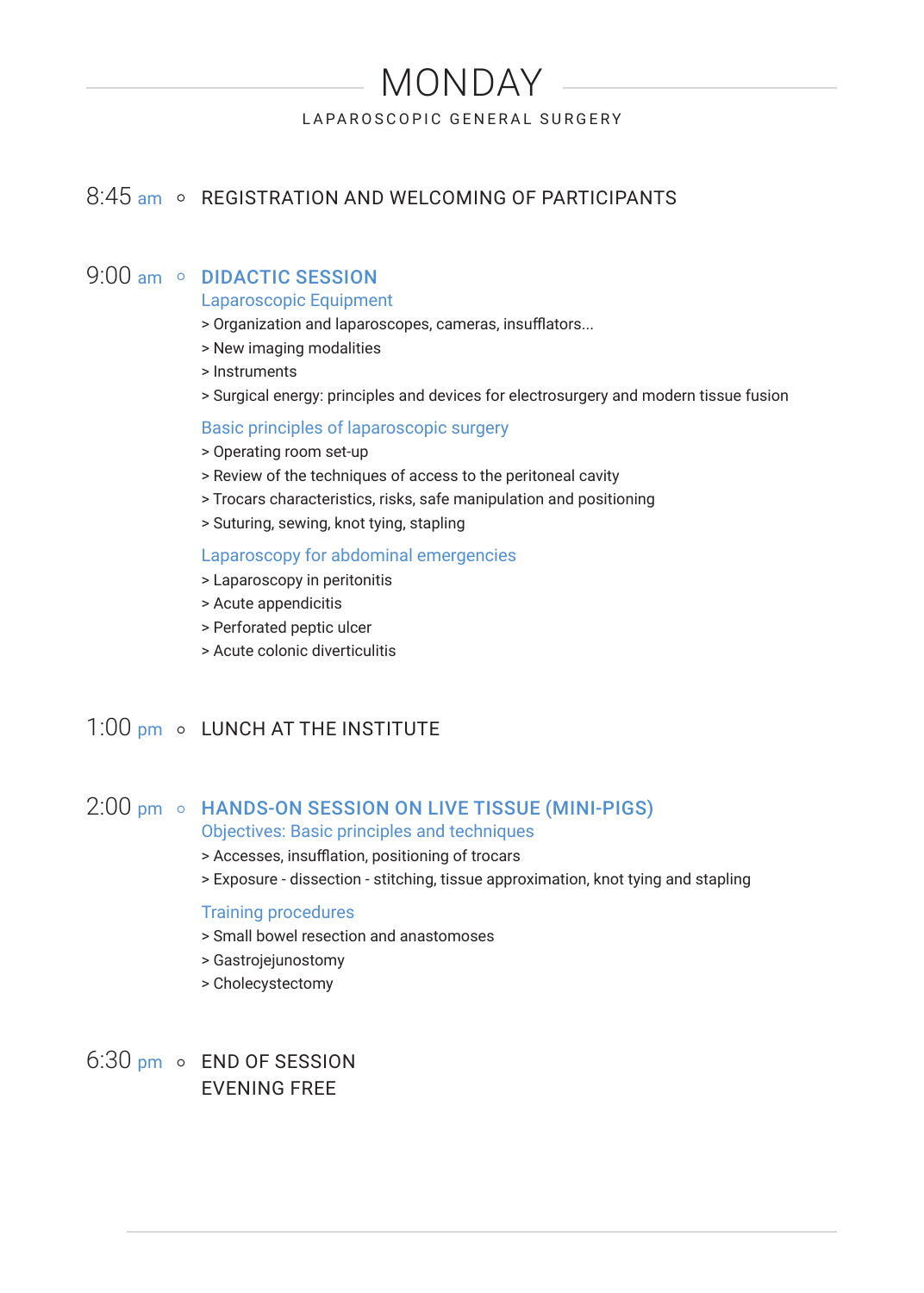# TUESDAY

LAPAROSCOPIC GENERAL SURGERY

# 7:45 am o EVALUATION OF THE PREVIOUS DAY

#### 8:00 am o LIVE SURGERY

TAPP & TEP inguinal hernia repair

#### DIDACTIC SESSION

#### Laparoscopic hernia repair

- > Rationale of the laparoscopic approach
- > Ventral and incisional hernia: updated indications and techniques

#### Laparoscopic biliary surgery

- > Basic principles of laparoscopic cholecystectomy
- > Bile duct injuries: diagnosis and management
- > Tips and tricks for acute cholecystitis
- > Laparoscopic common bile duct exploration

# 1:00 pm o LUNCH AT THE INSTITUTE

### 2:00 pm • HANDS-ON SESSION ON LIVE TISSUE (MINI-PIGS) Training procedures

- > TAPP Inguinal hernia repair
- > Stapled gastrojejunostomy
- > Dissection of the common bile duct: T-tube
- > Roux-en-Y choledocojejunostomy
- > Splenectomy

#### $6:30$  pm  $\circ$  END OF SESSION EVENING FREE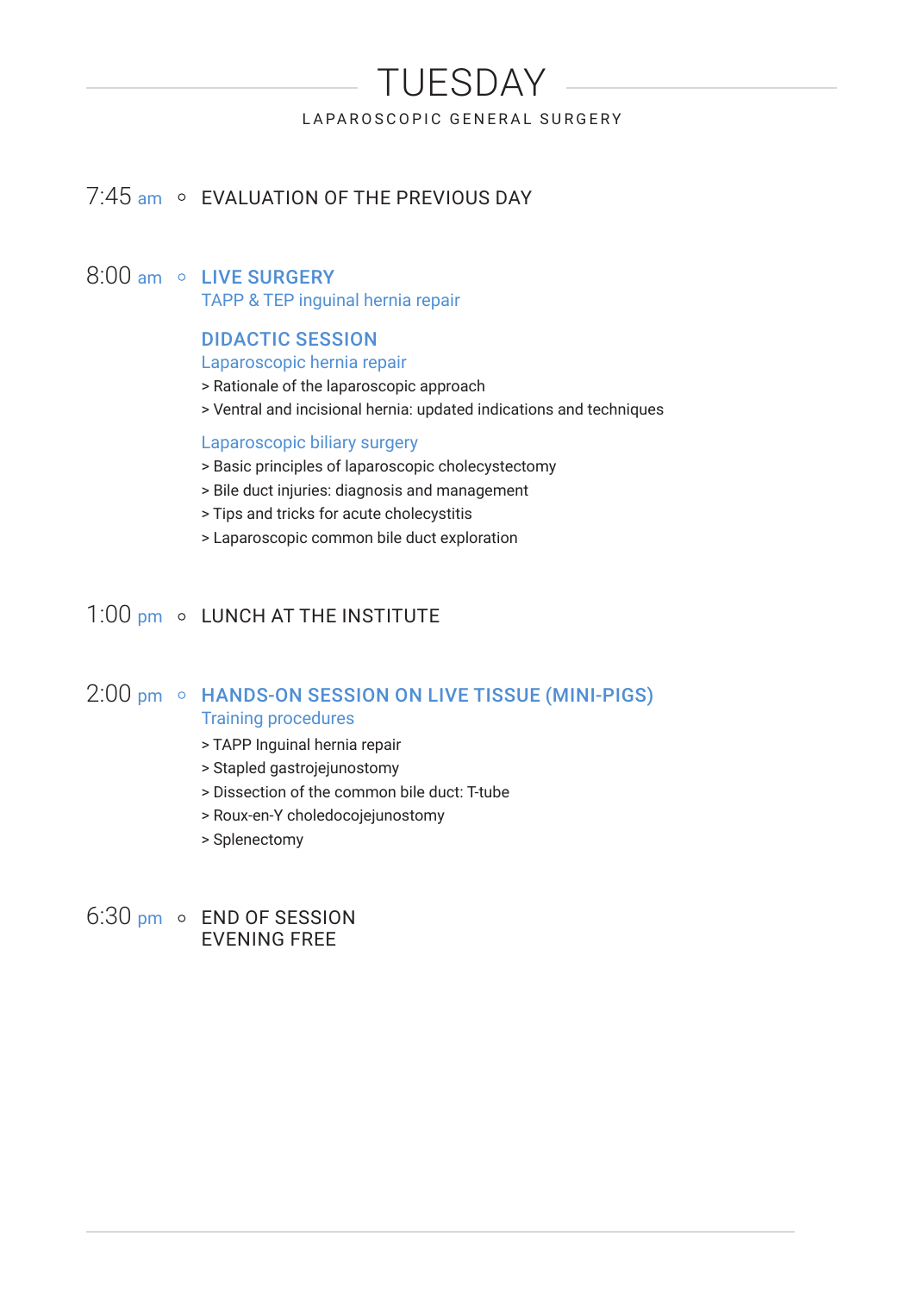# WEDNESDAY

LAPAROSCOPIC GENERAL SURGERY

# 7:45 am o EVALUATION OF THE PREVIOUS DAY

#### 8:00 am © LIVE SURGERY LAPAROSCOPIC AND ROBOTIC *(dependent on the surgical list)*

- > Cholecystectomy
- > Antireflux surgery
- > Ventral and incisional hernia
- > Colectomy for benign and malignant diseases
- > TME for rectal cancer
- > Bariatric surgery: sleeve gastrectomy, gastric bypass

# 1:00 pm o LUNCH AT THE INSTITUTE

### 2:00 pm • HANDS-ON SESSION ON LIVE TISSUE (MINI-PIGS) Training procedures

> Ileo-caecal dissection and anastomoses

- > Fundoplication
- > Splenectomy
- > Roux-en-Y gastric bypass
- > Robotic system initiation

6:30 pm o END OF SESSION EVENING FREE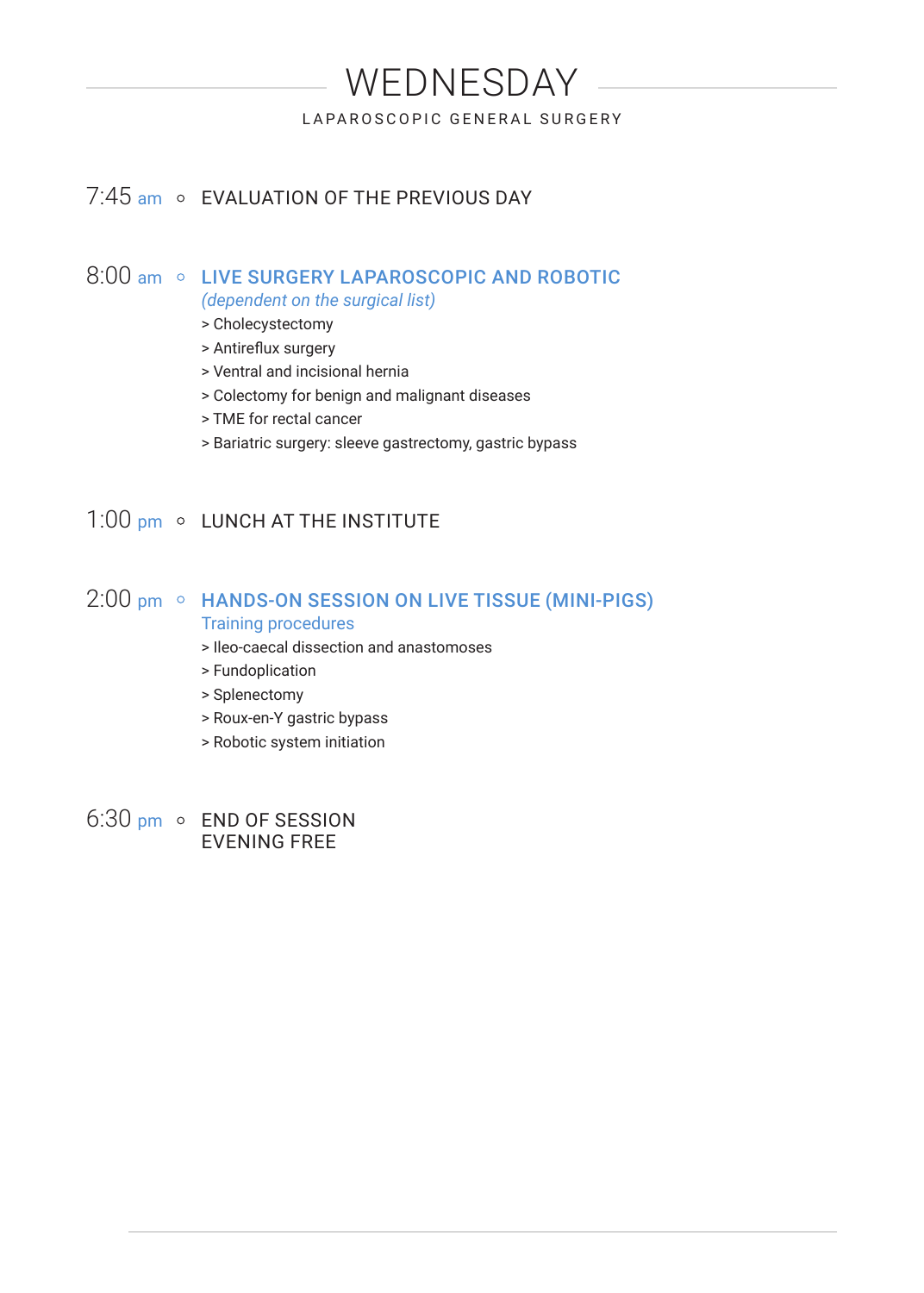# THURSDAY

LAPAROSCOPIC GENERAL SURGERY

# 7:45 am o EVALUATION OF THE PREVIOUS DAY

#### 8:00 am o LIVE SURGERY

> Gastrectomy for cancer

#### DIDACTIC SESSION

#### Foregut surgery

- > Surgery for GERD and hiatal hernia
- > Partial and total gastrectomy
- > Esophago-gastric submucosal tumors
- > Achalasia
	- Laparoscopic Heller myotomy
	- Per Oral Endoscopic Myotomy (POEM)

#### Colorectal surgery

- > Surgical techniques, tips and ricks in colectomy
- > Total Mesorectal Excision (TME) in rectal cancer
- > Transanal TME and TEM
- > Prevention and management of complications

# 1:00 pm o LUNCH AT THE INSTITUTE

### 2:00 pm • HANDS-ON SESSION ON LIVE TISSUE (MINI-PIGS)

University diploma: proficiency test (enrolled candidates) - validating procedure: small bowel resection / anastomoses

#### Training procedures

- > Ileo-caecal dissection and anastomoses
- > Roux-en-Y gastric bypass
- > Partial /total gastrectomy
- > Dissection of the hepatic pedicle
- > Robotic system initiation

# 6:30 pm o END OF SESSION

 $8:00 \text{ nm}$  o DINNER IN HONOR OF PARTICIPANTS